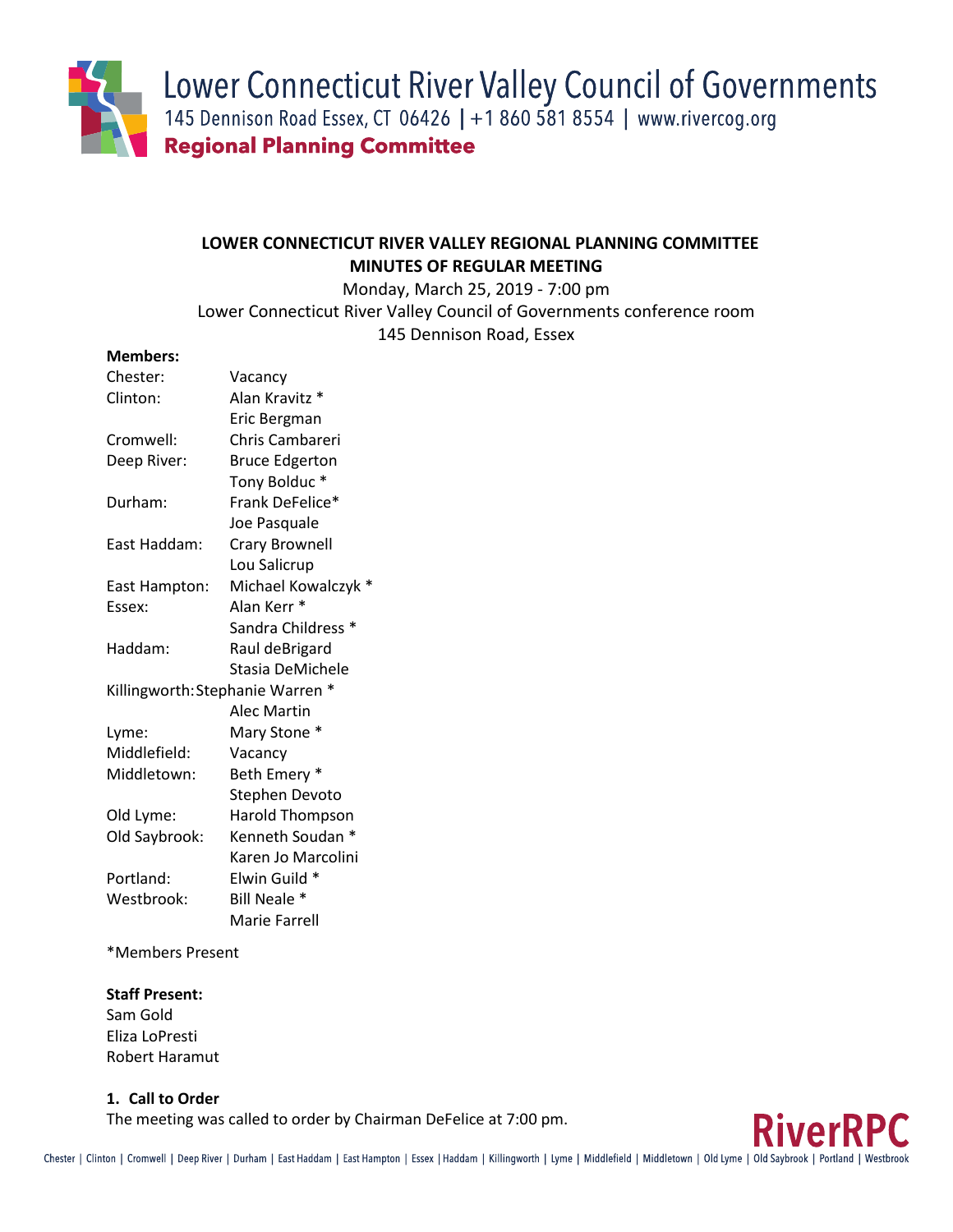# **2. Roll Call**

Roll call was taken by Eliza LoPresti

#### **3. Seating of Alternates**

Stephanie Warren of Killingworth and Tony Bolduc of Deep River were seated.

### **4. Adoption of Agenda**

*Mr. Kravitz moved to adopt the agenda. Second by Ms. Childress; voted unanimously in favor.*

### **5. Presentation of and Public Comment Session for Draft Metropolitan Transportation Plan**

Mr. Haramut gave a presentation on the draft of the Metropolitan Transportation Plan (MTP). Discussion was held and questions were answered. Comments include the following:

Mary Stone commented that though it is not currently in Lyme's POCD, an aging population is projected for that town which will bring about the need for public transportation.

Beth Emery had a few comments that she will be emailing to Mr. Haramut. During the meeting she discussed that the plan refers to recreational things like hiking. She asked why something like that, which is not technically transportation, is part of the document and why other recreation types (like kayaking as a form of river usage) are not included. Mr. Gold noted that one of the planning factors is tourism so it could be included. This led to a discussion on transportation vs. recreation, with Mr. Soudan suggesting that access to recreation could be included, in the form of funds to expand parking areas at trailheads or boat launches or roads to recreation areas.

Ms. Emery also suggested including a point on the security, safety, lighting and visibility in the park & ride lots; particularly the use of cameras and regular safety assessments.

Frank DeFelice asked about the section on motorcycle safety and whether it is a replication of the state plan. Mr. Haramut confirmed that it is the state plan and it needs to be put in there in that manner as the plan needs to support the state efforts.

There was a discussion about where the recommendation ended up for the safety study on Route 9. It should go on page 75 above "other topics" in section I.

There was a discussion on roundabouts and the need for driver education for them. Elwin Guild will email a comment to Mr. Haramut regarding.

Ms. Stone commented that Lyme residents would like more accommodation made for bicycles on local roads. This was discussed in relation to possible lane narrowing which typically occurs when re-paving.

There was a discussion on guard rail replacement. Chairman DeFelice will send Mr. Haramut photos of new guard rails placed in front of existing guard rails, therefore narrowing the shoulder.

# **6. Approval of Minutes of Past Meetings**

*Mr. Neale moved to approve the minutes of the February 25, 2019 meeting as corrected due to a misspelled name; second by Mr. Bolduc. Vote was unanimous in favor with the following abstentions: Ms. Stone, Ms. Warren and Mr. Soudan.*

#### **7. Regional Plan**

**a) Built Environment Chapter:** Jon Curtis has not been feeling well and has been out of the office.